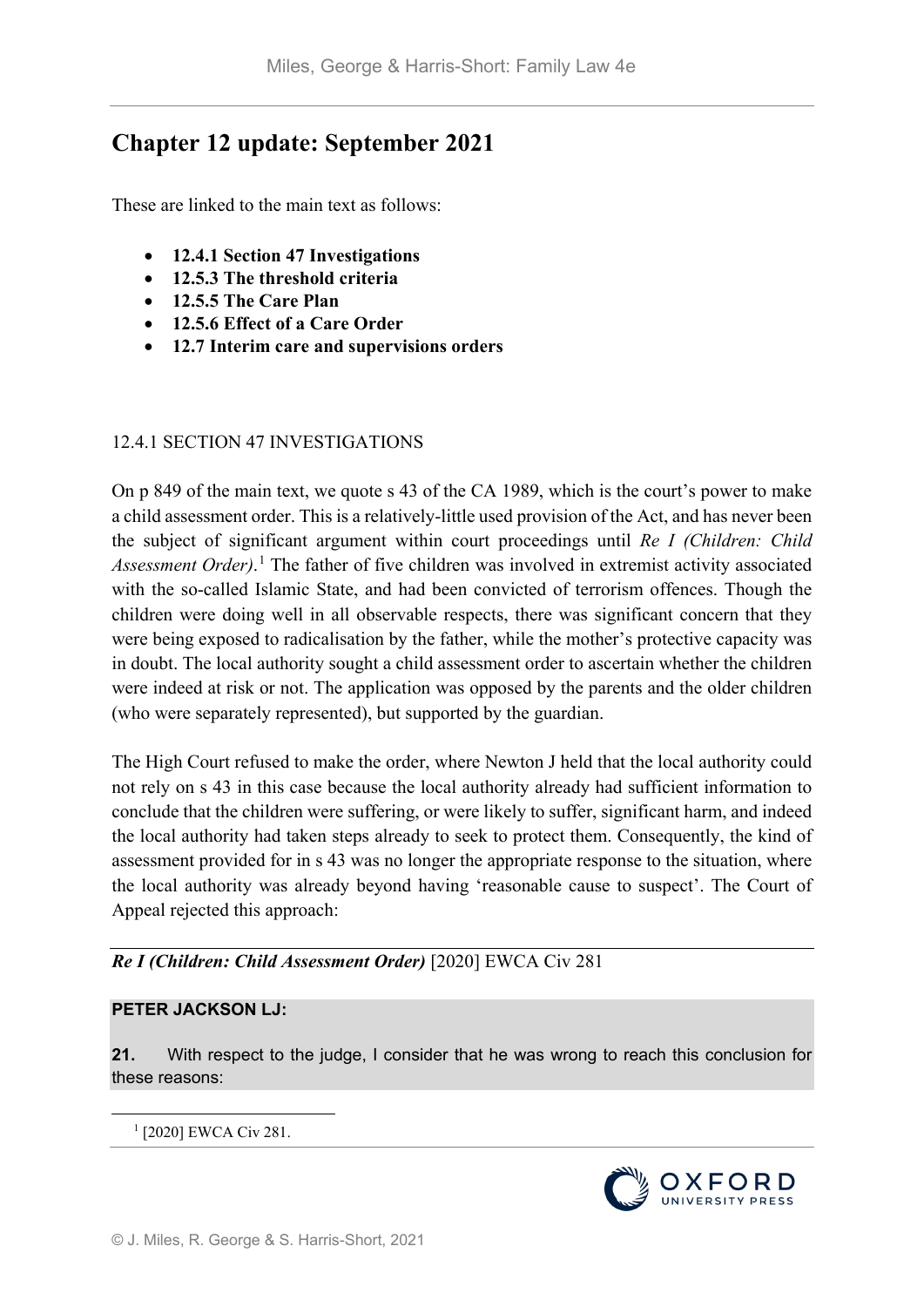(1) Section 43 must be read in the context of the legislation as a whole. … [T]he scheme of the Act points to the child assessment order as forming part of the initial stages of investigation and assessment. … [T]he purpose of the section is to enable proper assessment to establish whether there is a need and justification for any further action. This is also the effect of the statutory guidance quoted above.

(2) The condition at ss (1)(a) provides a relatively low threshold of reasonable suspicion. This is a threshold to be crossed, not a target to be hit. The normal rule of statutory construction applies to this provision as to any other. The reason given for departing from it, namely that the court is examining the local authority's state of mind, has no logical foundation.

(3) The only restriction on the use of s 43 where the threshold is crossed is that provided by ss (4) which prevents the making of a child assessment order when an emergency protection order should instead be made.

(4) The condition in ss (1)(b) plainly exists to ensure that an assessment can only be ordered if it is required, i.e. necessary. However, a determination of whether a child is suffering or likely to suffer harm is not confined to a 'yes' or 'no' answer. The assessment is designed to provide a range of information, identifying not only whether harm may exist, but also describing its nature and extent. Nothing less will allow the local authority to understand the child's situation and determine how best to proceed. The narrow interpretation of the provision accepted by the judge overlooks the essential qualitative character of the assessment process. It also fails to connect with his own description of the underlying question as being "under what circumstances might the parents' religious views and activities result in harm to the children's physical and emotional health and wellbeing?" That was the question to which the assessment would be directed.

(5) The suggested interpretation does not provide "the sensible approach to child protection" spoken of by Baroness Hale.<sup>[2](#page-1-0)</sup> It conflicts with good social work practice and needlessly limits the flexibility with which the powers under the Act should be exercised. It is clear from the guidance that it is not the intention of the legislation to push the local authority into making an application under Part IV in order to obtain an assessment. That might then lead to substantial litigation and an application for the proceedings to be withdrawn, as happened in the radicalisation cases *A Local Authority v A Mother* [2017] EWHC 3741 (Fam) and *In re A (Children) (Withdrawal of Care Proceedings: Costs)* [2018] EWHC 1841. This would fly in the face of the principle of proportionality and if it were correct it would effectively render s 43 redundant.

<span id="page-1-0"></span>The court went on to consider the merits of the application before making some general

 <sup>2</sup> *Re B (Children) (Care Proceedings: Standard of Proof)* [2008] UKHL 35, [39].

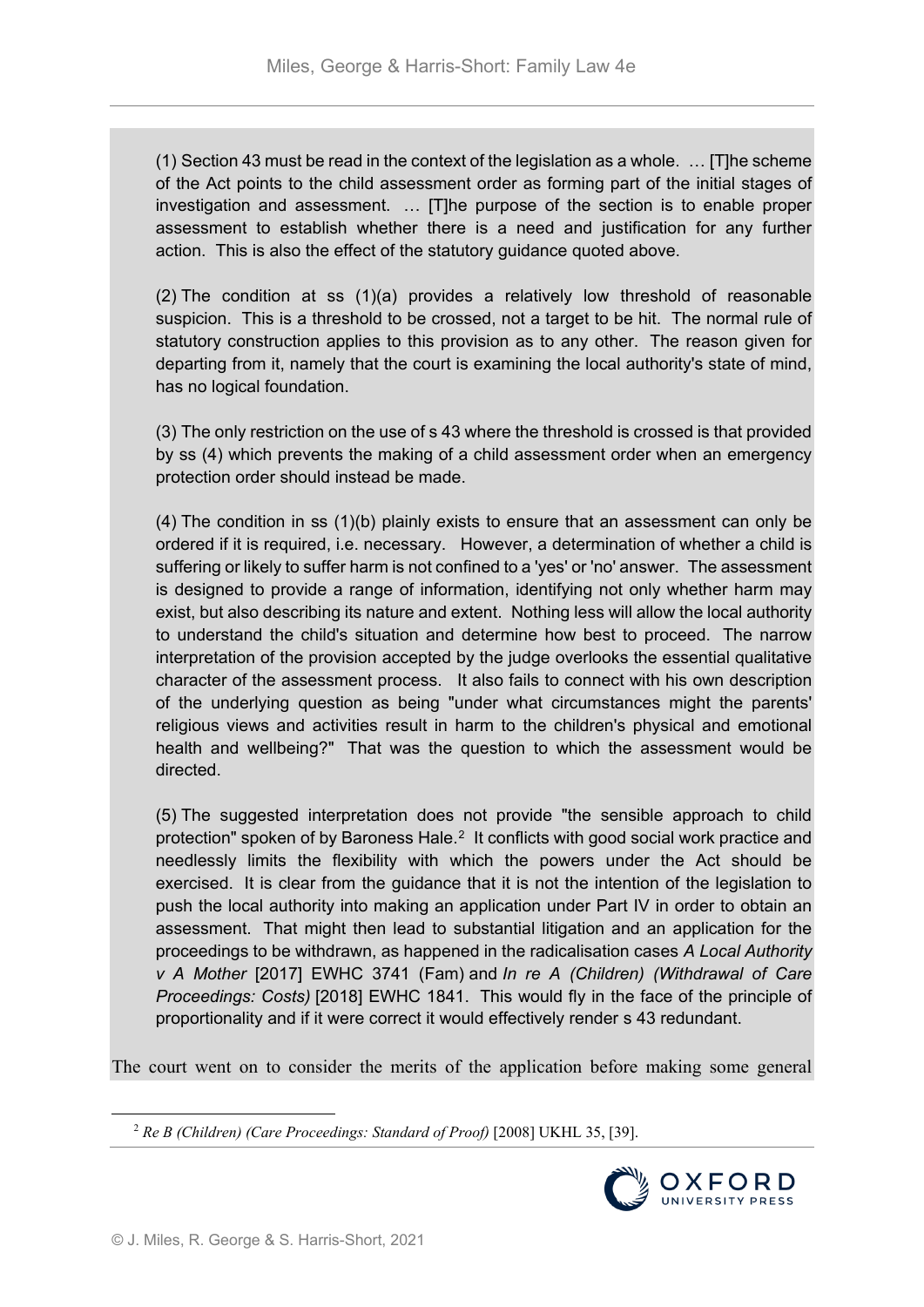comments about the scope and use of s 43.

**35.** Drawing matters together, a child assessment order allows for a brief, focussed assessment of the state of a child's health or development, or the way in which he or she has been treated, where that is required to enable the local authority to determine whether or not the child is suffering, or is likely to suffer, significant harm and to establish whether there is a need and justification for any further action. The purpose of the assessment is to provide a range of information, identifying not only whether harm may exist, but also describing its nature and extent. It is part of the process of gathering information so that any child protection measures can be appropriately calibrated. It is the least interventionist of the court's child protection powers and is designed to enable information that cannot be obtained by other means to be gathered without the need to remove the child from home. It is not an emergency power and it may be particularly apt where the suspected harm to the child may be longerterm and cumulative rather than sudden and severe. The order is compulsory in relation to parents but not for a competent child who refuses to participate. The views of an older child are an important consideration when a decision is taken about making an order, but it cannot be said that opposition makes an order unlikely: it depends on the facts of the case and the nature of the risk and the assessment.

**36.** Seen in this light, the circumstances of this case might be seen as a paradigm example of a case for which s.43 was intended. More than that, I would conclude that the evidence so clearly pointed to the making of a child assessment order that the judge's contrary conclusion cannot stand. The outcome, by which the local authority was told to go away and think again after a process that had already hung over the family for a full year since the father's release, fails to address obvious risks that now require careful assessment. The only remaining way in which the assessment can be made without the issuing of care proceedings is by means of a child assessment order. There is no purpose in remitting the decision, and I would therefore allow the appeal and make the child assessment order in the terms now helpfully drawn up by the parties.

### 12.5.3 THE THRESHOLD CRITERIA

'Is attributable to the care given to the child not being what it would be reasonable to expect a parent to give to him'

Within this lengthy section starting on p 872 of the main text, we include discussion about parents or other carers who are not *proven* to be the perpetrators of harm to a child, but are said to be within the 'pool of possible perpetrators'. The Court of Appeal has offered further guidance on this issue – in particular, as to what is *not* permissible under this approach – in the case of *Re B (Children: Uncertain Perpetrator)* [2019] EWCA Civ 575.

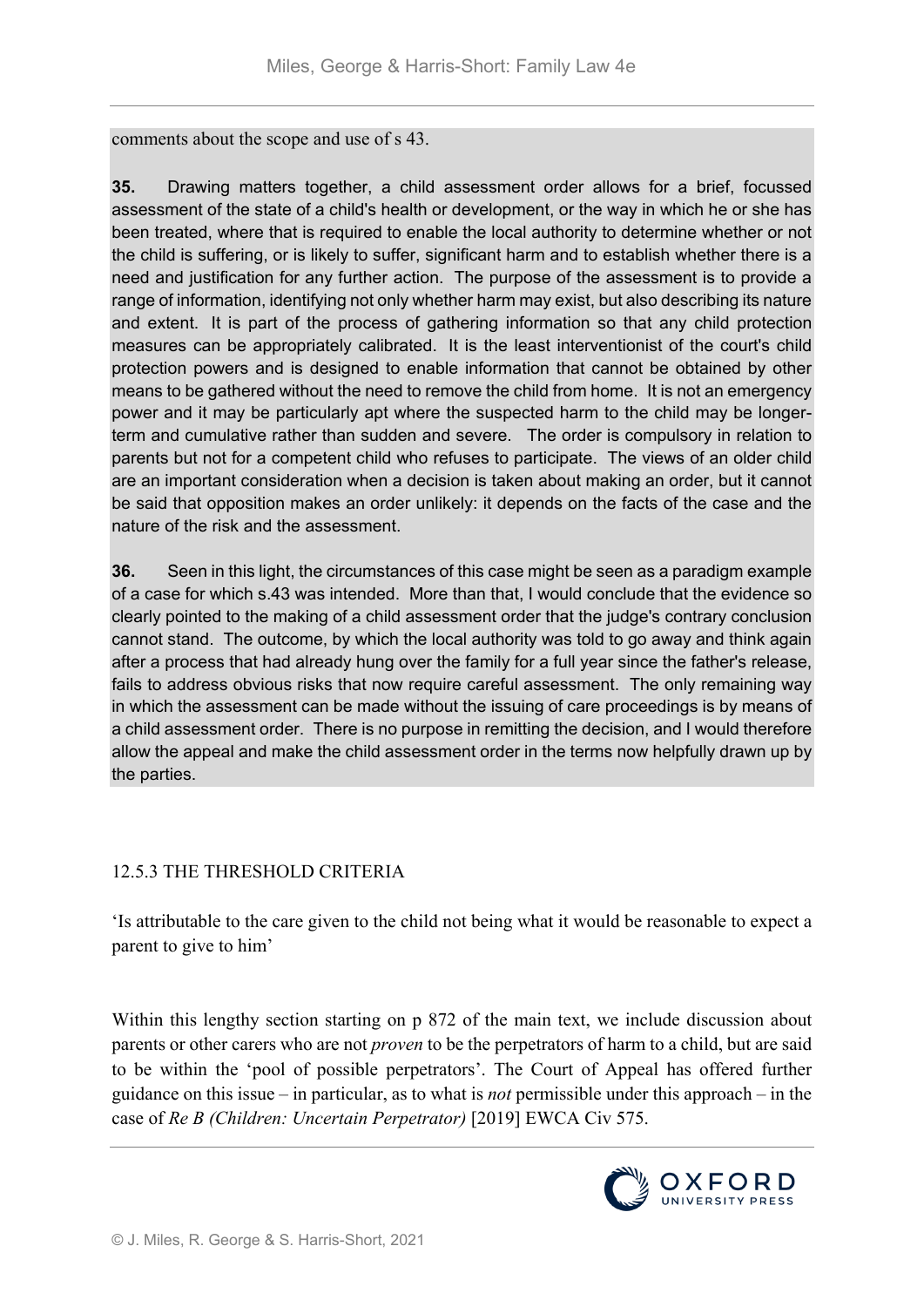The family had four children, a boy and three girls. The local authority brought care proceedings after the three girls were found to have gonorrhoea. The local authority suggested that the father was responsible and that this was a case of sexual abuse; the parents argued that, as the family lived in shared accommodation, the girls could have been infected either from a shared toilet or from one of two other men living in the property. The trial judge put his conclusions about this issue in this way:

81. … Although I am not able to say definitely that [the father] was responsible for the infection of the children, I am not able to exclude him as there must remain a real possibility of him having caused this infection in some way…

82. Accordingly, I find nothing more than that the father is within a pool of possible perpetrators with other unknown males who may have had access to the children, or at least one of them, including the two young men in the family home.

The parents appealed, and the Court of Appeal allowed the appeal on the basis that the judge's approach to the issue of the 'pool of possible perpetrators' was flawed.

*Re B (Children: Uncertain Perpetrator)* [2019] EWCA Civ 575

# **PETER JACKSON LJ:**

# **ANALYSIS**

**46.** Drawing matters together, it can be seen that the concept of a pool of perpetrators seeks to strike a fair balance between the rights of the individual, including those of the child, and the importance of child protection. It is a means of satisfying the attributable threshold condition that only arises where the court is satisfied that there has been significant harm arising from (in shorthand) ill-treatment and where the only 'unknown' is which of a number of persons is responsible. So, to state the obvious, the concept of the pool does not arise at all in the normal run of cases where the relevant allegation can be proved to the civil standard against an individual or individuals in the normal way. Nor does it arise where only one person could possibly be responsible. In that event, the allegation is either proved or it is not. There is no room for a finding of fact on the basis of 'real possibility', still less on the basis of suspicion. There is no such thing as a pool of one.

**47.** It should also be emphasised that a decision to place a person within the pool of perpetrators is not a finding of fact in the conventional sense. As is made clear in *Lancashire* at [19], *O and N* at [27-28] and S-B at [43], the person is not a proven perpetrator but a possible perpetrator. That conclusion is then carried forward to the welfare stage, when the court will, as was said in *S-B,* "consider the strength of the possibility" that the person was involved as part of the overall circumstances of the case. At the same time it will, as Lord

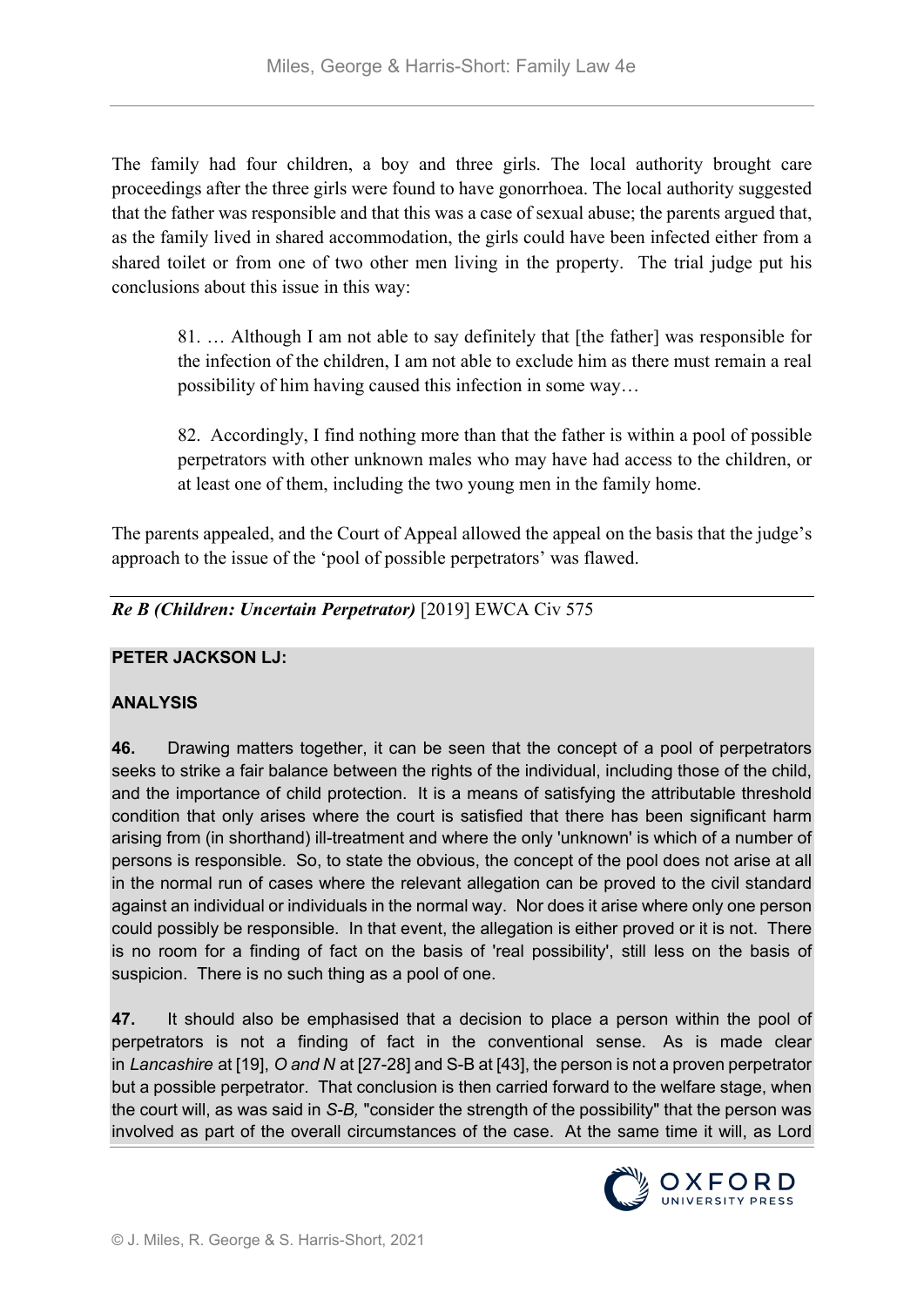Nicholls put it in *Lancashire*, "keep firmly in mind that the parents have not been shown to be responsible for the child's injuries." In saying this, he recognised that a conclusion of this kind presents the court with a particularly difficult problem. Experience bears this out, particularly where a child has suffered very grave harm from someone within a pool of perpetrators.

**48.** The concept of the pool of perpetrators should therefore, as was said in *Lancashire*, encroach only to the minimum extent necessary upon the general principles underpinning s.31(2). Centrally, it does not alter the general rule on the burden of proof. Where there are a number of people who might have caused the harm, it is for the local authority to show that in relation to each of them there is a real possibility that they did. No one can be placed into the pool unless that has been shown. This is why it is always misleading to refer to 'exclusion from the pool': see *Re S-B* at [43]. Approaching matters in that way risks, as Baroness Hale said, reversing the burden of proof.

**49.** To guard against that risk, I would suggest that a change of language may be helpful. The court should first consider whether there is a 'list' of people who had the opportunity to cause the injury. It should then consider whether it can identify the actual perpetrator on the balance of probability and should seek, but not strain, to do so: *Re D (Children)* [2009] EWCA Civ 472 at [12]. Only if it cannot identify the perpetrator to the civil standard of proof should it go on to ask in respect of those on the list: "Is there a likelihood or real possibility that A or B or C was the perpetrator or a perpetrator of the inflicted injuries?" Only if there is should A or B or C be placed into the 'pool'.

**50.** Likewise, it can be seen that the concept of a pool of perpetrators as a permissible means of satisfying the threshold was forged in cases concerning individuals who were 'carers'. In *Lancashire*, the condition was interpreted to include non-parent carers. It was somewhat widened in *North Yorkshire* at [26] to include 'people with access to the child' who might have caused injury. If that was an extension, it was a principled one. But at all events, the extension does not stretch to "anyone who had even a fleeting contact with the child in circumstances where there was the opportunity to cause injuries": *North Yorkshire* at [25]. Nor does it extend to harm caused by someone outside the home or family unless it would have been reasonable to expect a parent to have prevented it: *S-B* at [40].

Whether Peter Jackson LJ's suggestion of a change of language takes hold or not remains to be seen, but this judgment nonetheless offers an important clarification to the law in a number of respects. In particular, the re-emphasis on the fact that there cannot be a 'pool' of just one possible perpetrator is crucial: if there is only one possible perpetrator and the local authority has not proved on the balance of probabilities that that individual did, in fact, cause the harm, then that person cannot be kept 'in the frame' by stating instead that he is part of a 'pool of possible perpetrators'. That analytical tool applies only where (i) harm has been established and (ii) there are two or more possible perpetrators who are sufficiently involved in the child's care to 'count' within s 31, and (iii) the court is unable to determine, on the balance of probabilities, which of those persons was responsible for the harm, yet none can be discounted by the evidence either.

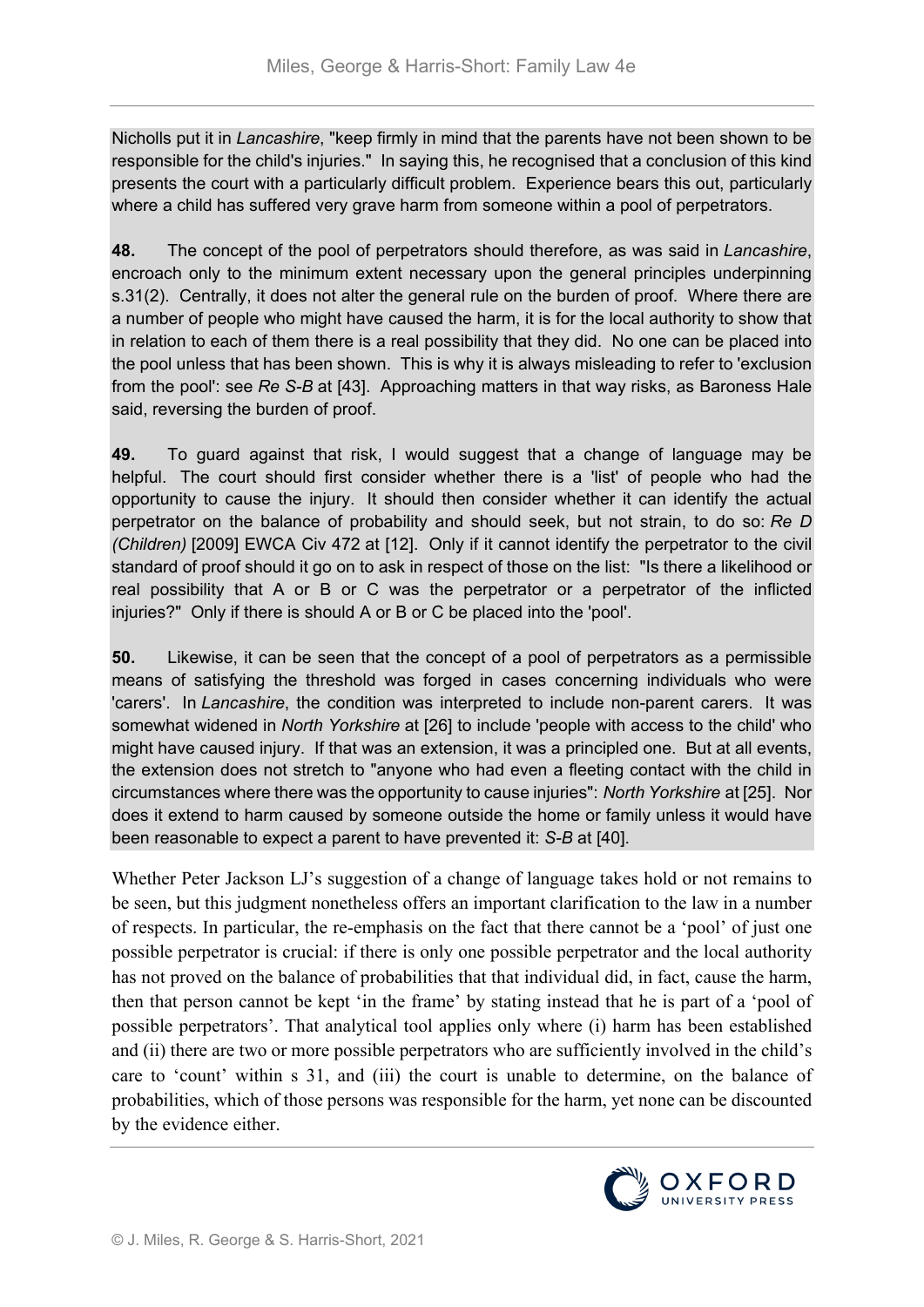# 12.5.5 THE CARE PLAN

On pp 891-2 of the main text, we discuss the court's use of HRA 1998 injunctions to prevent children being removed from their families by a local authority in circumstances where a care order has been made, but the care plan provided for the children to remain living at home. The main authority that we cite in this regard was the High Court's decision in *Re DE (Children Under Care Order: Injunction Under Human Rights Act)*. [3](#page-5-0) The same issue arose in *Re G (Discharge of Care Orders: Injunction Under Human Rights Act)*, where the Court of Appeal was called on to consider an appeal against a judge's refusal to issue such an injunction on the basis that she considered that she did not have the jurisdiction to do so, and her subsequent decision to discharge the care order entirely to ensure that the children were not removed.

*Re G (Discharge of Care Orders: Injunction Under Human Rights Act)* [2019] EWCA Civ 1779

# **BAKER LJ:**

**22.** The power to grant relief under the Human Rights Act may be exercised by all courts since under s.6(3) all courts are "public authorities" under the Act. Under s.7(1)(b) of the Act, a person claiming to be a victim of an unlawful infringement of human rights by a public authority may rely on the Convention rights in any ongoing legal proceedings. Under s.8(1), a court can grant such relief or remedy or make such order within its powers as it considers appropriate. It has been held in the family law field that the court has the power, in appropriate circumstances, to grant injunctions under the Human Rights Act in the course of care proceedings to prevent a local authority unlawfully interfering with Article 8 rights: see *Re S, Re W* [2002] UKHL 10, *Re V (Care Proceedings: Human Rights Claims)* [2004] EWCA Civ 54 and *Re S (Care Proceedings: Human Rights)* [2010] EWCA Civ 1383. Judge Cronin was clearly under the mistaken impression that she was not authorised to hear an application under the Human Rights Act. … Had she realised that she did have that power, it seems to me highly likely that she would have exercised it. She was concerned the local authority was proposing to remove the children without carrying out an essential further assessment. She thought that taking that course was unjustified. In those circumstances, it is highly likely that she would have concluded that the removal of the children was an unlawful interference with the family's Article 8 rights so as to justify extension of the injunction. In that way, the court could have ensured the children remained at home until the discharge application was ready for final decision.

<span id="page-5-0"></span> <sup>3</sup> [2014] EWFC 6. Baker J's decision was approved by the Court of Appeal in *Re S* [2018] EWCA Civ 2512.

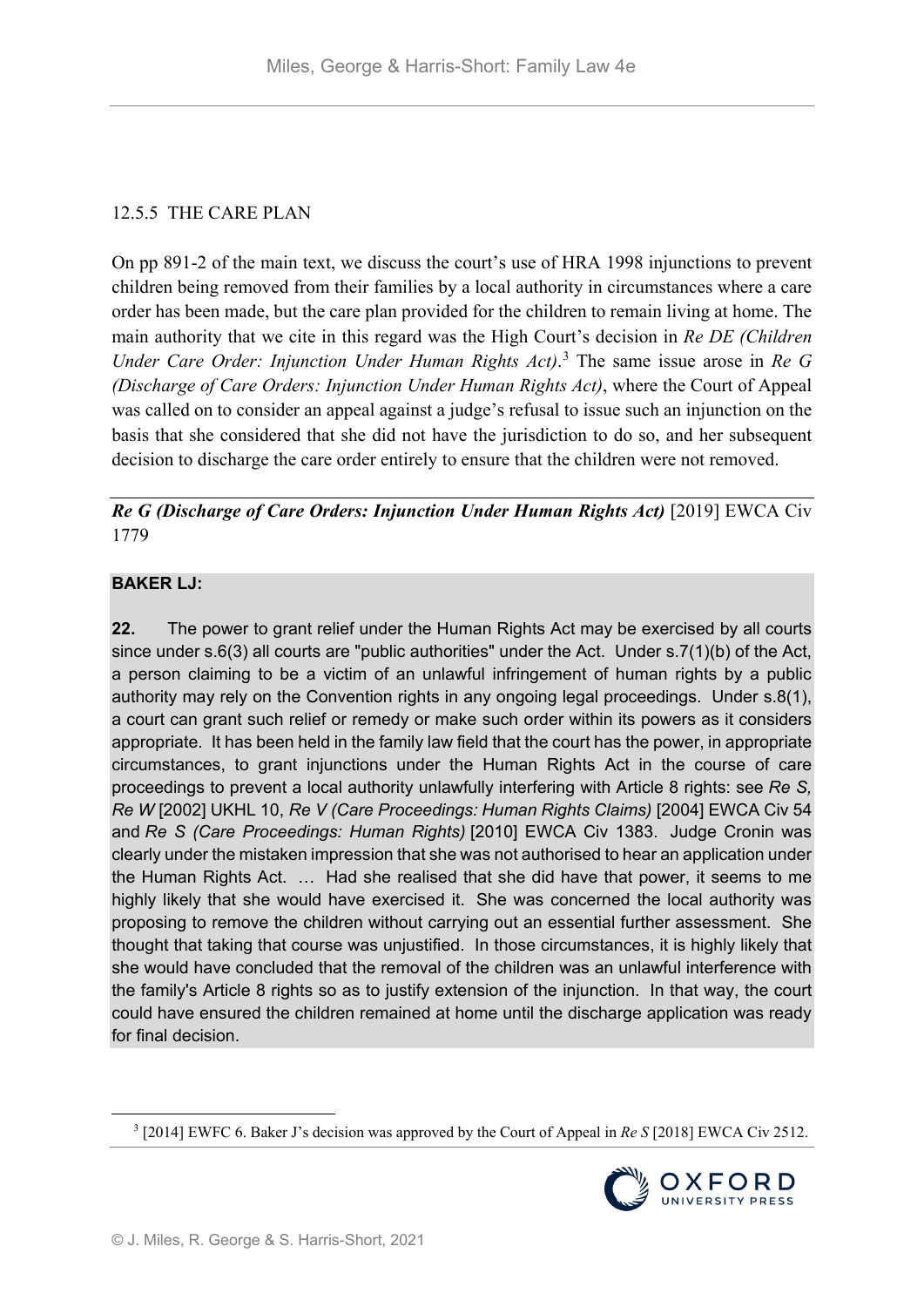# 12.5.6 EFFECT OF A CARE ORDER

On pp 893-4 of the main text, we note the (obiter) view of Sir James Munby P in *Re AB (Medical Treatment: Care Proceedings)* that a local authority will be 'ill-advised' to rely on its parental responsibility under s 33 of the CA 1989 to make major decisions about a child's upbringing, such as authorising serious medical treatment, where that issue was not part of the court proceedings that led to the making of the care order in the first place. That view raises a number of complications, not least of which is: what constitutes a major decision requiring the local authority to apply to the court?

The issue arose in relation to whether children who were in local authority care should receive routine vaccinations. The court had previously held that vaccination constituted a significant decision which required the court's involvement,<sup>[4](#page-6-0)</sup> but at first instance in *Re H (Parental*) *Responsibility: Vaccination)* Hayden J had held that there was no need for the local authority to seek a court order, and it was free to rely on its own parental responsibility. The parents appealed, but Hayden J's decision was upheld by the Court of Appeal.

Giving the judgment of the court, King LJ set out the history of concerns about vaccinations from a medical perspective, concluding that unless there was some new, reputable development in the medical research then 'the proper approach to be taken by a local authority or a court is that the benefit in vaccinating a child in accordance with Public Health England guidance can be taken to outweigh the long-recognised and identified side effects'.<sup>[5](#page-6-1)</sup>

Turning to the position of local authorities, King LJ quoted the earlier judgment of Sir James Munby P in *Re AB (Medical Treatment: Care Proceedings)*, [6](#page-6-2) which we refer to on pp 893-4 of the main text. The then-President had said that a local authority would be 'ill-advised' to seek to rely on its own parental responsibility to authorise serious medical treatment against the opposition of the parents where that issue was not the reason why the child was in local authority care in the first place. King LJ noted that this conclusion may have been presented in too sweeping a way:

# *Re H (Parental Responsibility: Vaccination)* [2020] EWCA Civ 664

### **KING LJ:**

**67.** It must be borne in mind that Sir James had not heard argument on the s.33(3)(b) issue and was making, at first instance, an "observation". It is unclear whether, in making his general



<span id="page-6-0"></span> <sup>4</sup> *Re SL (Permission to Vaccinate)* [2017] EWHC 125.

<span id="page-6-1"></span><sup>5</sup> Ibid

<span id="page-6-2"></span><sup>6</sup> [2018] EWFC 3.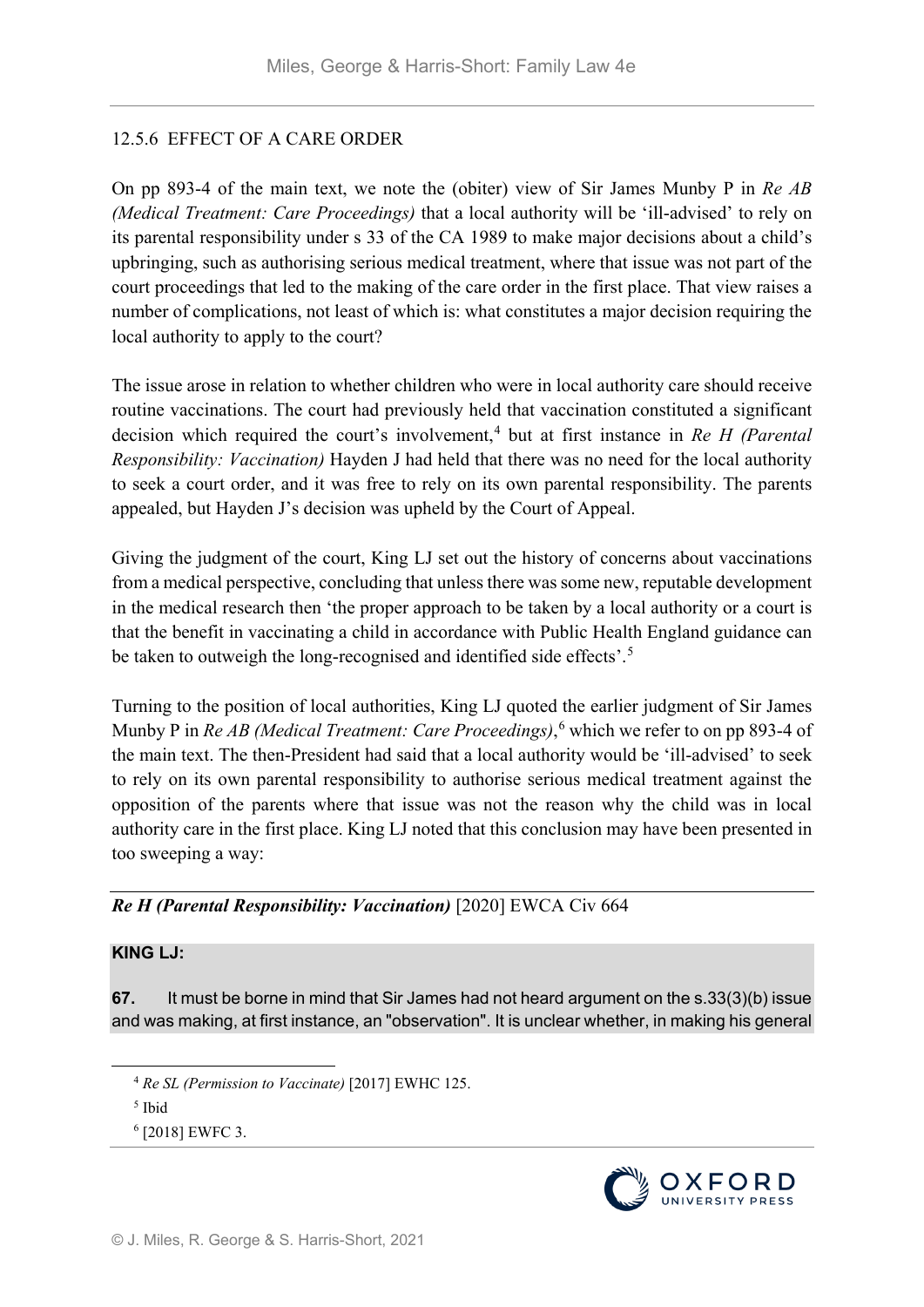observation, he meant to include all medical treatment of whatever nature, or only of the type with which he (and all the other cases in this section of the judgment) were concerned, namely a desperately ill child. In the unlikely event that Sir James' view that a local authority should not use its powers under s.33(3)(b) CA 1989 related to *any* medical treatment, then, with the greatest of respect, I would disagree . . .

*Is the giving of a vaccination to be regarded as a 'grave' issue?*

**85.** I cannot agree that the giving of a vaccination is a grave issue (regardless of whether it is described as medical treatment or not). In my judgment it cannot be said that the vaccination of children under the UK public health programme is in itself a 'grave' issue in circumstances where there is no contra-indication in relation to the child in question and when the alleged link between MMR and autism has been definitively disproved.

The Court of Appeal went on to make a number of important points about the local authority's ability to seek orders when it did not have the child in its care already, which we consider in our update to Chapter 10 in relation to the limitations on the exercise of parental responsibility.<sup>[7](#page-7-0)</sup>

Peter Jackson LJ (McCombe and King LJJ agreeing) built on the decision in *Re H* when considering another issue which the local authority might have wanted to use its PR to decide regarding a child in its care, namely an application to change a child's nationality, in *Re Y (Children in Care: Change of Nationality)*. [8](#page-7-1) Whereas vaccinations were said to be so nonsignificant that the local authority could proceed over the objection of the parents without need for a court order, Jackson LJ held that 'that s.33 CA 1989 does not entitle the local authority to apply for British citizenship for these children, in the face of parental opposition and where that may lead to a loss of their existing citizenship, without first obtaining approval from the High Court'.<sup>[9](#page-7-2)</sup> Given the significance of nationality in terms of both legal rights and statuses, and in terms of a person's sense of identity, this conclusion is unsurprising, and the difference between *Re H* and *Re Y* in this regard is clear. There will, however, be cases in between these two examples there the line is far more blurred, and where local authorities are likely to struggle to know whether they are required to seek a court order or not.

### 12.5.7 CONTACT WITH A CHILD IN CARE

The court's power to make interim orders while care proceedings are underway is clear and generally uncontroversial. However, an unusual question of law arose in *Re Q (Children: Interim Care Order: Jurisdiction)* [2019] EWHC 512. The case involved a number of children,



<span id="page-7-0"></span> <sup>7</sup> See also R George, 'Parental Responsibility, Vaccinations, and the Role of the State' (2020) 136 LQR 559. <sup>8</sup> [2020] EWCA Civ 1038.

<span id="page-7-2"></span><span id="page-7-1"></span> $9$  Ibid, [24].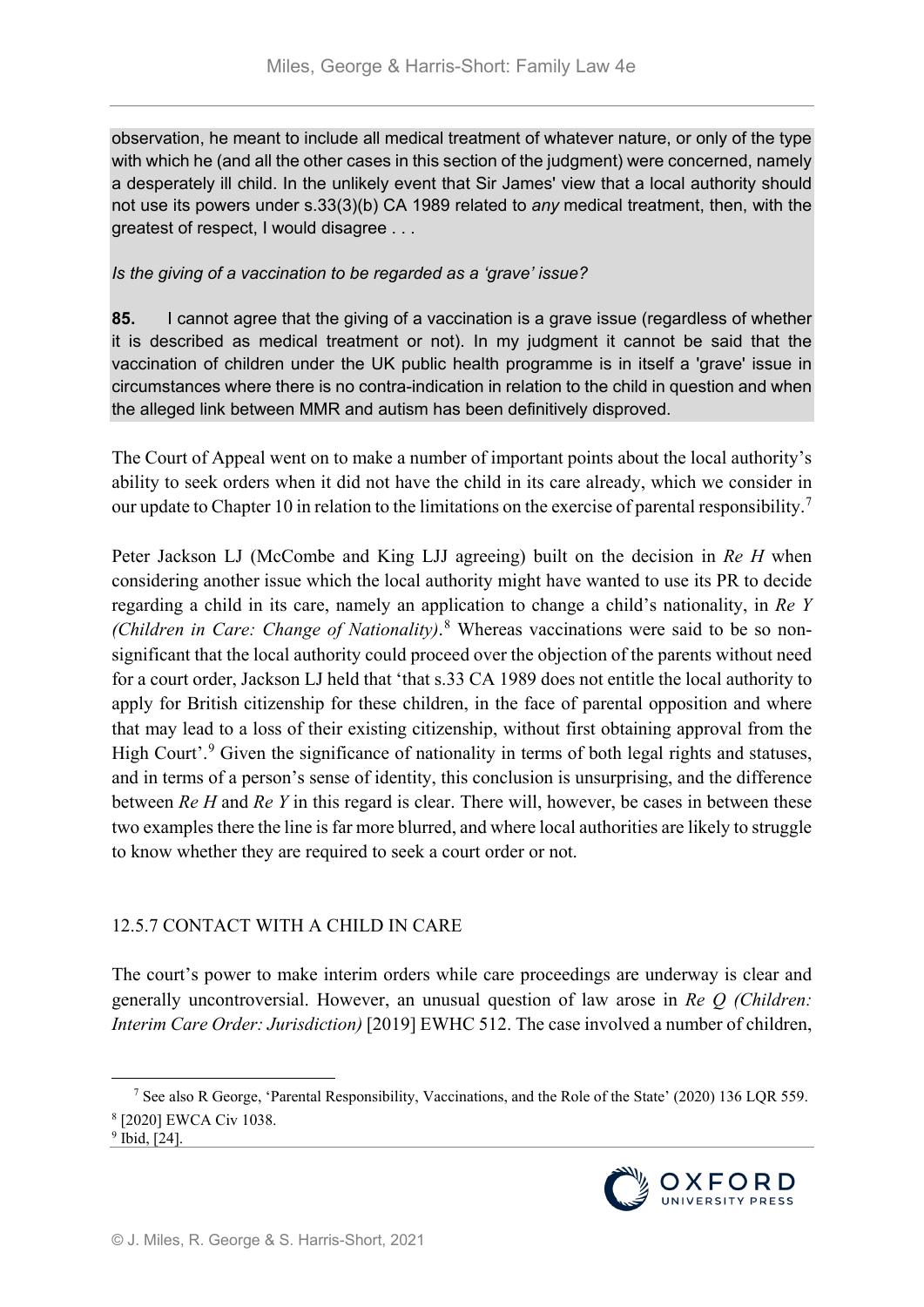but the issue arose in relation to the oldest, who was approaching her  $17<sup>th</sup>$  birthday at the time the question of whether an interim care order could be made arose.

# 12.7 INTERIM CARE AND SUPERVISION ORDERS

The court's power to make interim orders while care proceedings are underway is clear and generally uncontroversial. One key issue, addressed by the Court of Appeal in *Re C (Interim Separation)* [2019] EWCA Civ 1988 concerns the circumstances where, even though the court may technically have the *power* to make an interim care order because the s 38 threshold is met, nonetheless it is not *proportionate* to exercise that power. On the facts, the case concerned a decision of the Family Court to remove a 5-month old child from his mother's care, which the Court of Appeal said had failed to 'assess the necessity and proportionality of separation'. In other words, the court must keen in mind the Article 8 rights of both the parent(s) and the child(ren) when considering removal under an interim care order, just as it must in relation to a full care order.

The Court of Appeal returned to the issue in *Re N (Interim Order / Stay)* [2020] EWCA Civ 1070, where Jackson LJ set out some general principles.

### *Re N (Interim Order / Stay)* [2020] EWCA Civ 1070

### **PETER JACKSON LJ:**

**28.** The power to make interim orders in cases involving children allows the court to regulate matters that cannot await the final hearing. Common examples are interim contact orders in a private law case or interim care orders in a public law case. When exercising interim powers the court is inevitably acting on incomplete information and often has to act with urgency. The principles of child welfare, family rights and procedural fairness will apply in the context of the provisional nature of the court's task.

**29.** Here, the interim threshold was accepted to have been crossed and the court was making an interim welfare decision. The issue for the judge was the balance of risks and benefits for the children of remaining in their mother's care. …

**30.** A court considering an interim application in proceedings concerning children is required to undertake a level of investigation that is appropriate to the issues that need to be decided and sufficient to enable it to make a fair and effective evaluation of the advantages and disadvantages for the children of making or not making the interim order. Acting within the framework of the relevant substantive and procedural law, the court has a wide and flexible discretion as to how its investigation and evaluation should be conducted at the interim stage.

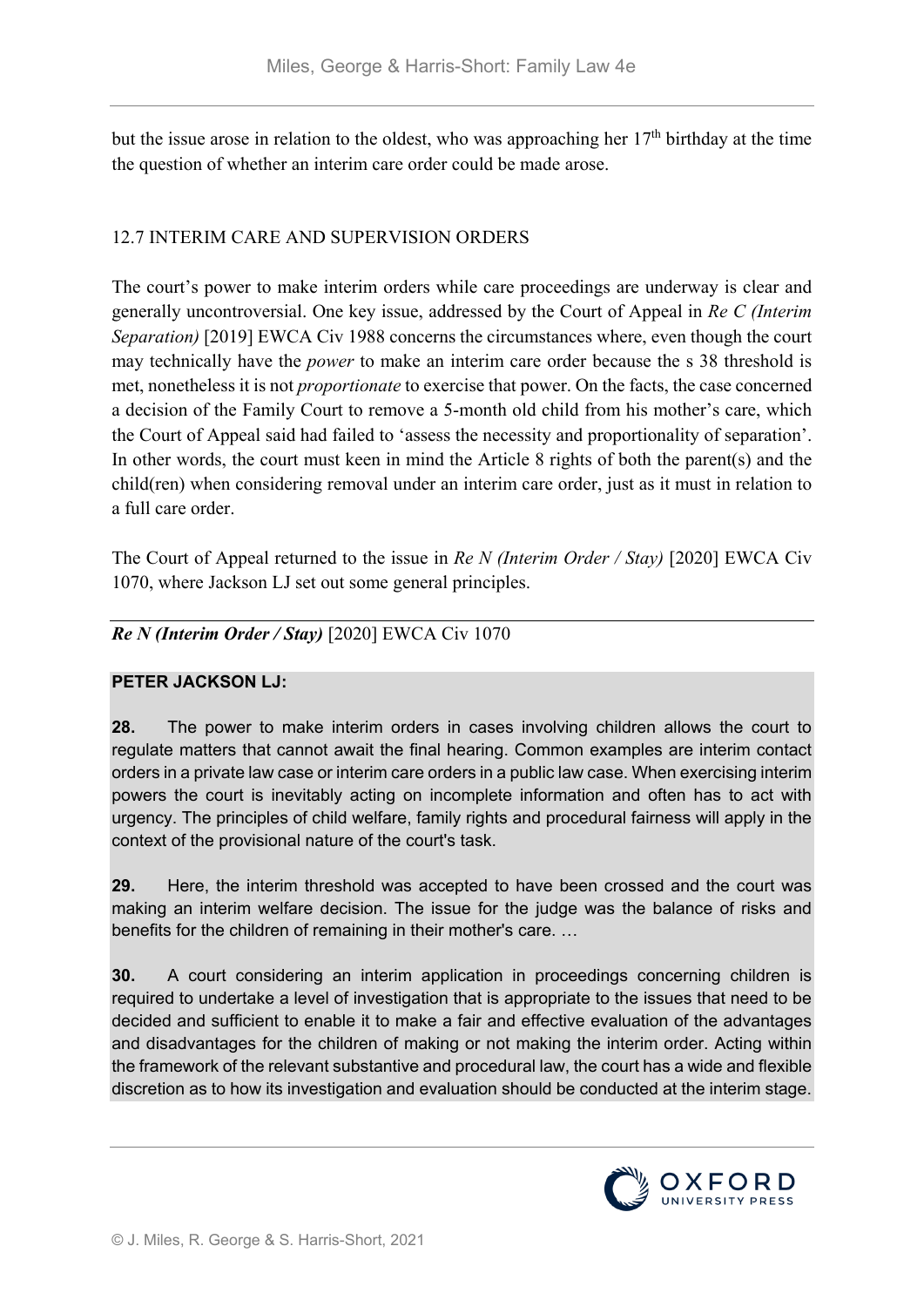There have been a number of cases through 2020 where the court's struggles to conduct fair hearings in the context of the Covid-19 pandemic have been apparent. While in many areas of family law, cases were largely adjourned, care proceedings – particularly urgent, interim cases where local authorities argued for immediate removal to safeguard children's welfare – continued. The remote hearings necessitated by the pandemic created serious challenges for the courts, but do not change the fundamental legal duties owed by the courts and by local authorities to act in compliance with Article 8 rights.

A more unusual question of law arose in *Re Q (Children: Interim Care Order: Jurisdiction)* [2019] EWHC 512. The case involved a number of children, but the issue arose in relation to the oldest, who was approaching her  $17<sup>th</sup>$  birthday at the time the question of whether an interim care order could be made arose.

By s 31(3) of the CA 1989, the court cannot make a care or supervision order (including an interim order) after a child's  $17<sup>th</sup>$  birthday (or their  $16<sup>th</sup>$  birthday in the event they are married). The question was: can the court make an interim order when the child is 16 which will *continue to have effect* after the child is 17? Because an interim care order can now last until the disposal of the main care proceedings, however long that may be (as opposed to the pre-2014 position where an interim order could last no more than 8 weeks and the be renewed for periods of no more than 4 weeks at a time), this issue took on greater practical importance than it might previously have done. While the issue was subject to passing comment by Williams J in *Re A (Wardship: 17-year-old: Section 20 Accommodation)* [2018] EWHC 1121, the question had not been subject to full argument and decision by the court prior to *Re Q*. Giving judgment, Gwyneth Knowles J noted a number of elements to consider, including the autonomy of older children, and continued:

*Re Q (Children: Interim Care Order: Jurisdiction)* [2019] EWHC 512

# **GWYNETH KNOWLES J:**

**23.** I have had regard to all the above in interpreting the provisions of section 38. The following matters seem to me to be highly pertinent to that exercise. First, a child is defined in the Act as any person under the age of eighteen yet Parliament specifically chose to curtail the court's jurisdiction to make final and substantive public law orders in respect of children who had reached the age of 17. Insofar as an exception applies to the jurisdiction to make public law orders, it is a downward revision of the age limit to sixteen years in the case of a child who is married. Second, the Act consistently emphasises the age of sixteen in recognition of a child's developing autonomy hence (a) the provision that section 8 orders may only be made in exceptional circumstances if a child is aged 16 and (b) the provisions of section 20 which provide for a child aged 16 to consent to accommodation even if a holder of parental responsibility objects. The downward revision of the age at which substantive public law order can be made reflects the fact that, in marrying, a child has taken a step to establish their own